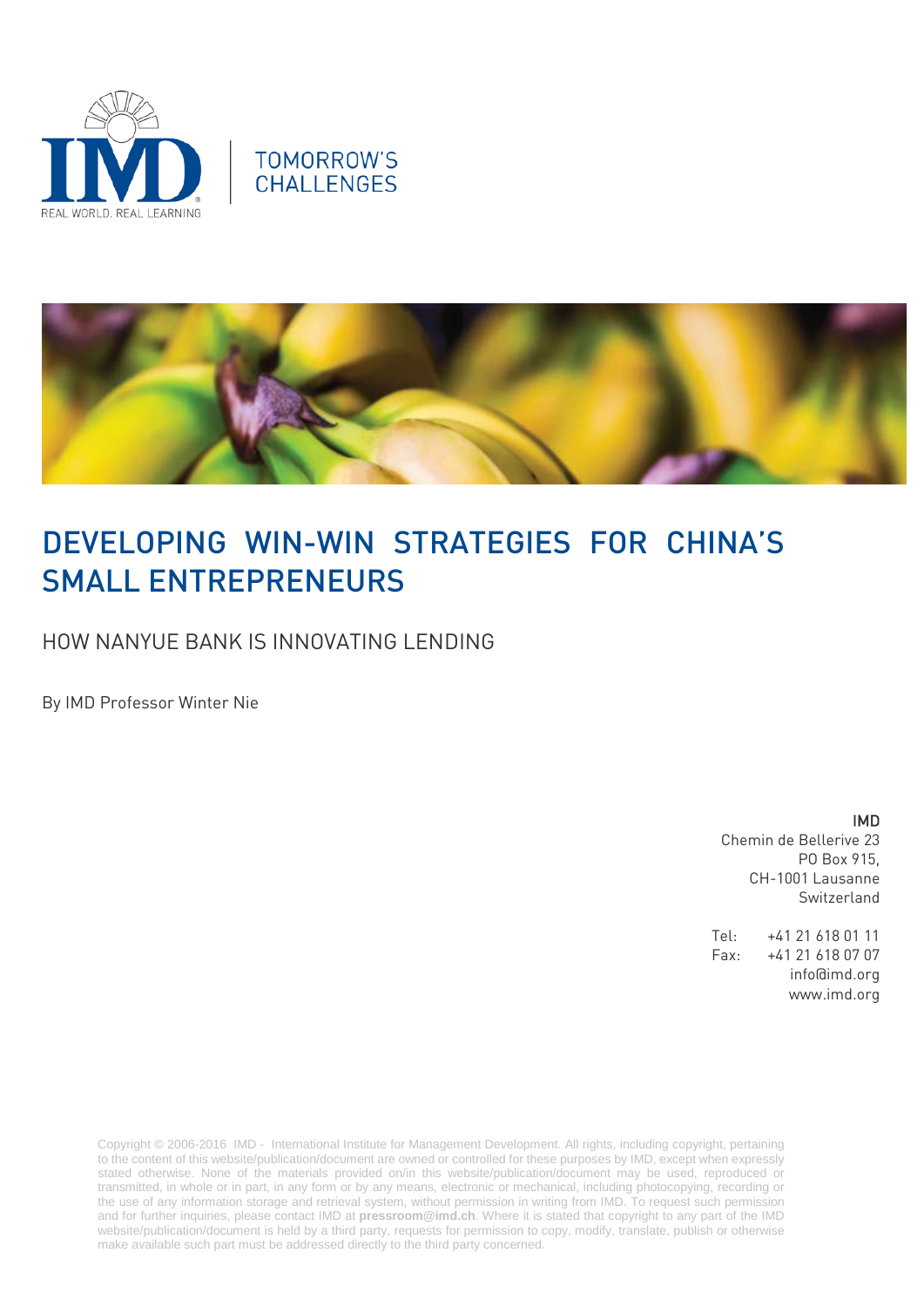By identifying and overcoming financial hurdles in local business cycles, China's regional banks are playing an increasingly critical role in moving China's domestic economy forward. Yilong Xu, in charge of Nanyue Bank's microfinance operations, is a pioneer in this respect, especially when it comes to identifying loan opportunities that may aid small entrepreneurs often overlooked by more conventional banks.

The key to Yilong Xu's success is an intense focus on the business cycle. The idea is to identify "pain points" or gaps in financing and liquidity that keep small business owners from functioning effectively. By focusing on the business process itself rather than on the credit history of individual borrowers, Xu has been able to largely automate the lending process, while reducing risk and eliminating the need for experienced loan officers.

An innovative feature of Xu's approach is to make payments directly to suppliers, rather than to the borrowers, thus eliminating any temptation to divert funding to other purposes.

An example where Xu's strategy has proved exceptionally profitable is China's retail tobacco and cigarette industry. Tobacco is generally sold through small shops and street stalls, most often by women in their fifties. The whole of China has a single supplier, which operates as a legal monopoly. Licenses are granted to individual vendors, who are required to maintain a minimum level of 10,000-50,000 RMB (US\$1,523-7,617) cash reserves before making new orders.

The usual cycle from ordering cigarettes to actually selling them is around 7 to 14 days. The "pain point" is the tobacco monopoly's requirement that a vendor must make the full payment of the order's amounts before deliveries can be made. If not, deliveries are automatically declined. In the case of a special holiday or an event such as a wedding, the lack of cash means a substantial loss in revenue.

Nanyue Bank's innovative solution is to offer 7-14 day loans to cover the missing amount. For a one-week period, the interest on the loan is a minimal 0.35%. The profit margin for selling tobacco is 7% to 13%. Since the loan is paid directly to the Tobacco monopoly rather than to the individual borrower, the risk of default is low. If the borrower fails to pay, he or she is effectively prevented from doing future business. The license to sell tobacco is extremely valuable so there is a powerful incentive to make certain that loans are repaid on time.

Since the process is largely automated, the cost to the bank of processing the loan is practically non-existent, yet once a sufficient flow of loans is created, the annual return on investment (ROI) for the aggregated loans constitutes a hefty 18% a year.

Since the bank launched the plan in 2015, it has been averaging 7,000 loans a week in just one province. The default rate has been zero. Individual tobacco vendors clearly profit from the plan, but the tobacco monopoly also wins. Since vendors have increased, profits are substantially up all around. Before Xu and Nanyue Bank launched the plan, the default rate was roughly 20%, meaning that only around 80% of the vendors could manage to meet the 10,000-50,000RMB minimum. Today, the transaction success rate stands at 99%.

Another sector successfully targeted by Xu and the Nanyue Bank is transportation. China has roughly 2.8 million trucks operating on national highways. The usual process for moving goods is to contact a logistics company, which then subcontracts the order to a truck owner, who usually has one or two trucks and may drive the truck himself, or hire someone else as a driver.

The standard business cycle, from receiving an order to actually being paid, is roughly 60 to 90 days. During that time, the owner needs to advance the total cost of purchasing fuel, hiring a driver, wear and tear on the truck and paying for highway tolls. Gasoline or diesel fuel usually accounts for around 20% of the total cost. Hiring a driver and paying tolls may account for another 25%.

Xu identified highway tolls as the "pain point" which the bank could contribute to resolving. Instead of advancing money to the owner of a truck, the bank makes payments directly to the company managing the highway. The bank is then reimbursed at the end of two months, at an interest rate of around 3%. The annual rate, once all the loans are aggregated, is 18%.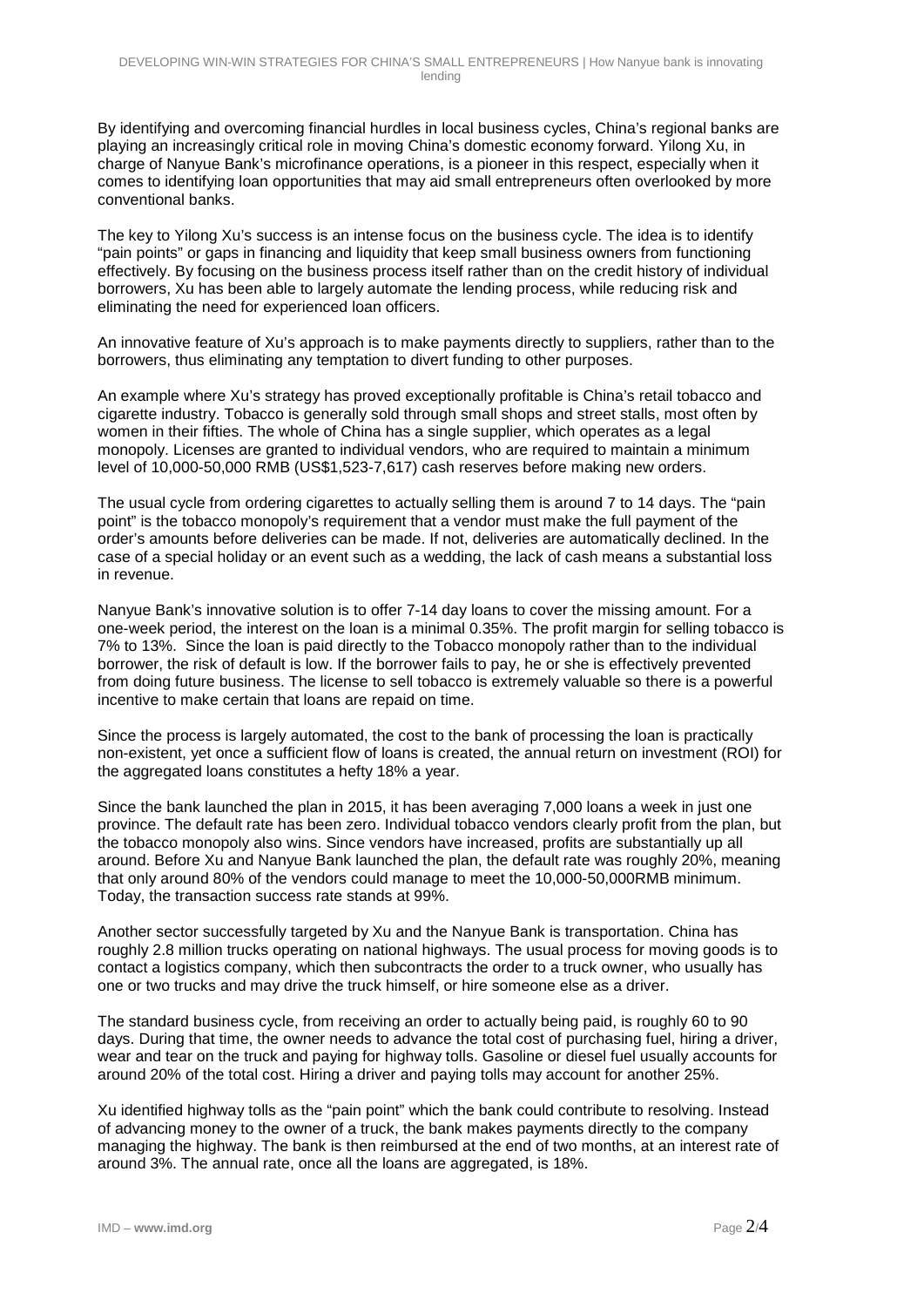So far there have been no defaults. In any case, there is almost no risk since failing to pay back a loan would effectively block the truck owner from the country's major highways. Even more important, however, is the fact that Nanyue bank has managed to facilitate the growth of commerce by advancing the credit needed to make the system function.

A third sector that is profiting from Nanyue Bank's innovative approach is the growing of bananas in Hainan. Banana growers are required to buy insurance against natural disasters. The government pays 75% of the amount, and the grower is responsible for the remaining 25%. The cycle usually lasts from five to six months. Bananas are planted in February, and for the first four months, the process is virtually risk free. In the last two months of the growing cycle, however, there is a high risk that a crop will be destroyed by rain, hail or some other unexpected event. To protect against damage, the growers cover the plants with plastic bags, which cost roughly 0.50 RMB (US\$ 0.076 ) per bag. Traditionally, each grower needs to purchase around 10,000 bags in advance. That means fronting at least 5,000 RMB (US\$760) until the crop is sold and payments are received.

Nanyue Bank identified the purchase of the bags as the key "pain point" in the business cycle. Again, payment is made directly to the suppliers of the bags. The bank is reimbursed by the grower after payment for the crop is finally received. While the interest in this case adds up to 3% during the period when the bags are needed, the amount is still small enough to be easily affordable. The total interest for a two-month loan is roughly 150 RMB (US\$22.85). The large number of loans and the quick turn-around make the plan especially profitable.

The largely automated loan process, combined with the elimination of the need to establish a credit rating for borrowers, means that the entire operation can be run by a small number of bank personnel. In contrast to traditional loan operations which have an over 10% default rate, Nanyue Bank's default rate is only around 0.3%.

Whether it be in tobacco, transportation, agriculture or other industries, this new style of banking works because it focuses on the business process rather than on an individual client's credit history.

An interesting footnote is that Xu is able to run Nanyue's microfinance operations with a skeleton staff of only six people. Three are dedicated to credit modeling based on big data. The other three handle sales and developing new clients. The process is otherwise highly automated. The genius is in the design.

*Winter Nie is a professor of operations and service management and is Regional Director for IMD Southeast Asia & Oceania. She teaches in [Orchestrating Winning Performance \(OWP\)](http://www.imd.org/executive-education/owp-home/) Singapore, taking place November 28 to December 2, 2016.*